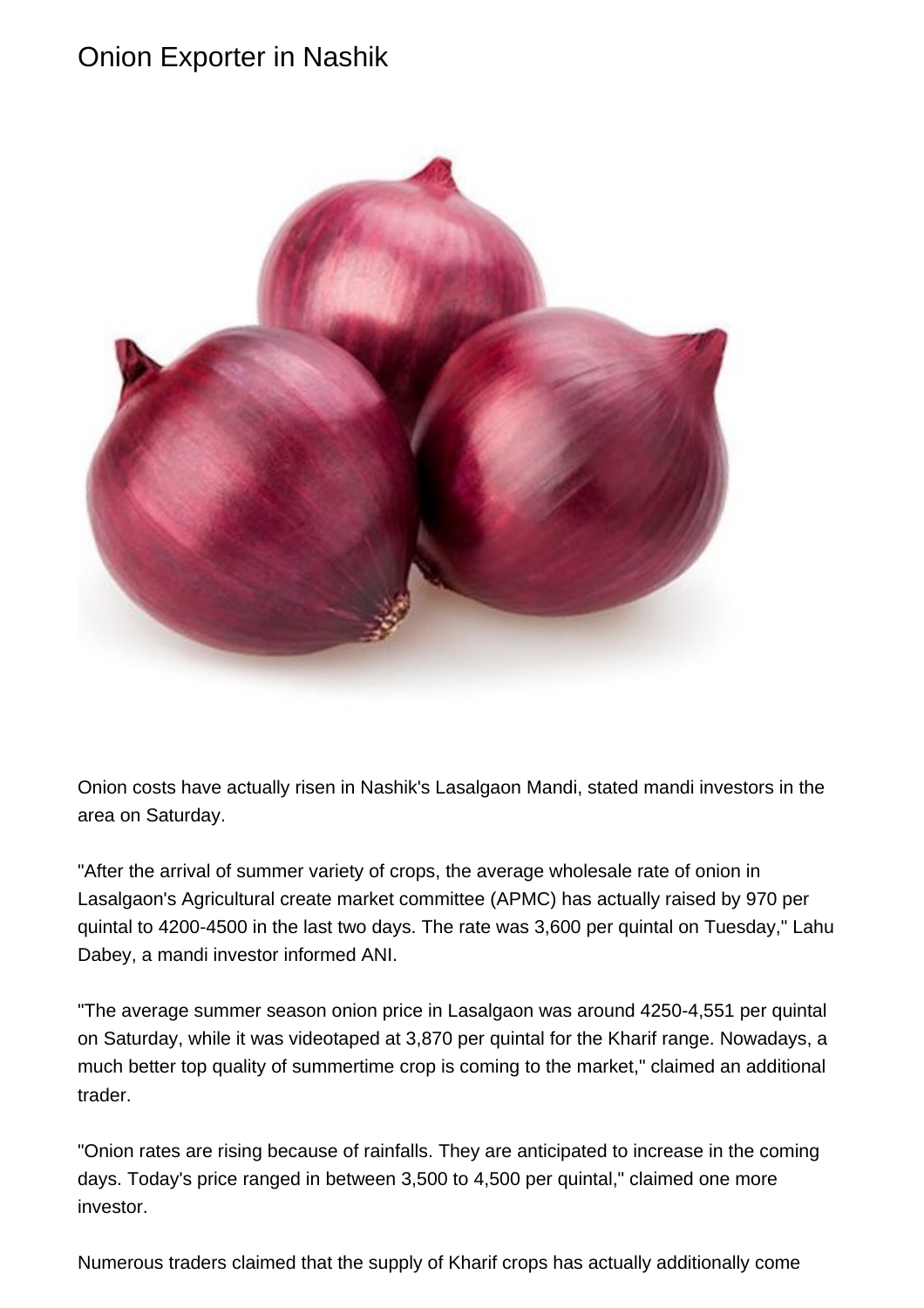down.

This information occurs a time when farmers across the country are protesting against the recently passed farm regulations. One of these legislations, specifically the Crucial Commodities Act was likewise changed in Parliament.

In 2015, Parliament had modified the Important Assets Act, 1955 to leave out onions- besides potatoes, edible oils, oilseed and pulses-- from the checklist of vital commodities, thus freeing them from stock restrictions.

Many investors, however, felt confident and said that when the supply of onions boosts from Madhya Pradesh and also parts of Maharashtra, the costs of onions will certainly fall in the state.

After remaining closed for 13 days, the Nashik wholesale onion markets will certainly work as usual from Wednesday complying with the retraction of restriction on onion exports by the main federal government, an investors' group principal said.

"From tomorrow (Wednesday) early morning, one lakh quintals of onion will certainly begin getting here for public auction in the market. The rates are anticipated, depending upon the top quality of the produce, between Rs 8-11 per kg," Onion Exporters Organization president Sohanlal Bhandari told IANS.

Not long after the restriction, the rates had actually dipped to around Rs 5-6 per kg.

[Onion Suppliers in Nashik](https://www.konnectintl.com/onion-exporter-in-india/) claimed that the farmers as well as traders are soothed by the main government's decision to lift the ban on exports which had struck them seriously on the eve of the following celebration season.

Bhandari likewise shared hope that the prices in the wholesale and retail markets - which had skyrocketed in the past few days - would quickly stabilise by the weekend break as fresh onion supplies are distributed.

Nevertheless, on the reported losses suffered by farmers on account of the 13-day strike as well as rotting of substantial amounts of onions, Bhandari said the problem would certainly be taken on later on.

During his check out to Mumbai last Saturday, union financing minister Pranab Mukherjee had suggested that the central government would certainly take a final decision on raising export restriction by Tuesday.

Earlier on Tuesday, Food Minister K V Thomas revealed the equipped group of priests (EGOM) had taken out the ban on onion exports to aid farmers.